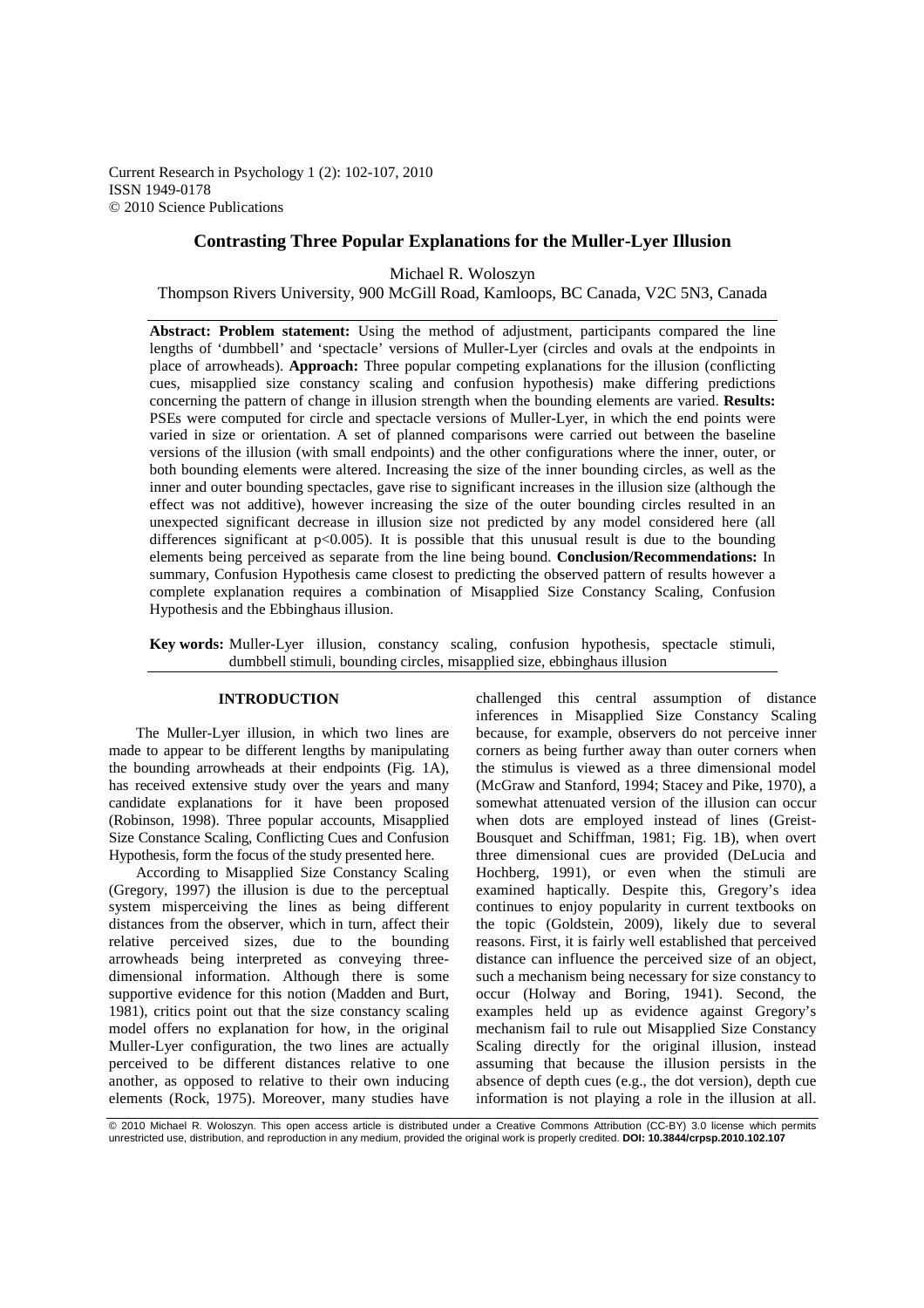For example, there is evidence that the haptic version of Muller-Lyer is governed by different mechanisms than those found in the traditional visual version. Specifically, when cross-modal versions of Muller-Lyer are created (in which the stimuli are partly haptic and partly visual), the illusion size is greatly diminished, implying different mechanisms may be responsible for the haptic and visual versions of the illusion. Put more broadly, it is possible that more than one mechanism may be playing a role in the illusion depending on the type of stimulus employed and a misapplied constancy scaling mechanism might be one of them. In fact, in favor of this last possibility is recent neurological evidence supportive of a misapplied size constancy scaling account for the visual version of the Muller-Lyer (Weidner and Fink, 2007).

 Day (1989) 'Conflicting Cues' explanation states that the illusion is a consequence of the overall lengths of the two component stimuli being different. Specifically, the arrowheads themselves contribute to the overall perception of length, resulting in an averaging process, where the perceived length of the line is a function of the actual length integrated with the length of the entire stimulus. In other words, the line bound by inward-pointing arrowheads is seen as longer, due to the additional length of the arrowheads themselves contributing to that length estimate.

 The Confusion Hypothesis (Sekuler and Erlebacher, 1971) is somewhat similar to Conflicting Cues, in that according to this explanation the length of the line is influenced by the inter-tip distances between the bounding arrowheads. So, the inward-pointing arrowheads have large inter-tip distances that "stretch" the perceived line length and the outward-pointing arrowheads have small inter-tip distances, compressing the perceived line length. This is not the only such explanation put forth for Muller-Lyer that implies a perceptual 'stretching' of the fins-in and 'compression' of the fins-out (for example, Bulatov *et al*. (1997) spatial filter model, or Findlay (1982) 'center of gravity' for alternatives). The work presented here is not intended to specifically test between these various alternatives, since for the most part, they will make similar predictions for the stimulus configurations employed. For the purpose of brevity, however, Confusion Hypothesis will be used to denote this class of explanation.

 This study was designed to test between competing predictions made by these three perspectives by systematically varying the size or orientation of two variants of the classic Muller-Lyer: the 'dumbbell' (Parker and Newbigging, 1963) version, where the bounding elements are circles (Fig. 1C) and the 'spectacle' version, where the bounding elements are ovals (Fig. 1D).



Fig. 1: Various configurations of the Muller-Lyer illusion

Each of the previously-mentioned explanations makes a different set of predictions of change in illusion strength as the bounding elements are changed in terms of either their size (in the case of dumbbell stimuli) or orientation (in the case of spectacle stimuli). What follows is a more detailed explanation of these.

 Although critics point out that there are no apparent depth cues for the dumbbell stimuli (hence no associated distance inference mechanism should be engaged), it is possible to salvage a size constancy scaling explanation for this illusion if the circles were perceived as three-dimensional dumbbells/bowling balls and the line perceived as a physical bar. If that is the case, then the line that overlaps the circles would be perceived as 'on top' of the bowling balls and therefore closer to the observer, than the bar lying between the bowling balls. In this way, misapplied size constancy scaling might still be active, since the line on top of the bounding elements, if seen by the perceptual system as closer, should be perceived to be smaller than the line lying between the bounding elements. Note that this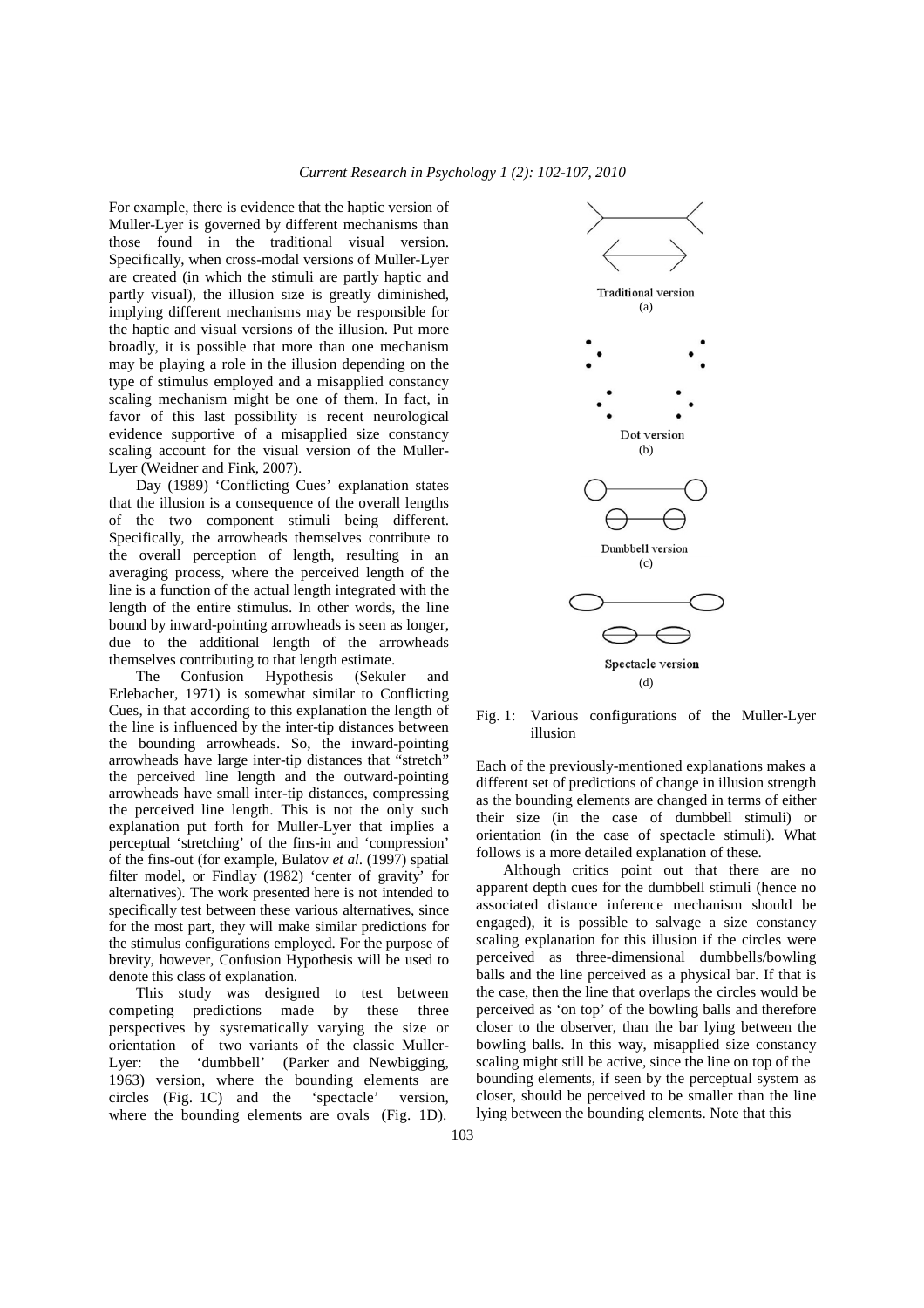| ( $\uparrow$ = Relative increase. $\downarrow$ = Relative decrease. $\uparrow$ = No change) |                            |                                   |      |                 |                           |          |  |
|---------------------------------------------------------------------------------------------|----------------------------|-----------------------------------|------|-----------------|---------------------------|----------|--|
|                                                                                             |                            | Comparison                        | MSCS | $\overline{cc}$ | $\underline{\texttt{CH}}$ | Obtained |  |
| a)                                                                                          |                            | $\circ$<br><b>VS</b>              |      |                 |                           |          |  |
| b)                                                                                          |                            | $0 - 0$<br><b>VS</b><br>$\Theta$  |      |                 |                           |          |  |
| c)                                                                                          | $0 - 0$                    | $O \rightarrow O$<br>VS.<br>$  -$ |      |                 |                           |          |  |
|                                                                                             | d) $0$ $0$ $-0$<br>$0 - 0$ | $\circ$<br>VS.<br>$0 - 0$         |      |                 |                           |          |  |
|                                                                                             | $e)$ 0-0<br>$0 - 0$        | $0 - 0$<br><b>VS</b><br>$-0$      |      |                 |                           |          |  |
| f)                                                                                          | $0 - 0$<br>$0 - 0$         | VS.<br>$0 - 0$                    | -    |                 |                           |          |  |

Fig. 2: Predicted and obtained changes in illusion strength as a result of change in bounding element size or orientation (MSCS Misapplied Size Constancy Scaling; CC = Conflicting Cues hypothesis;  $CH =$  Confusion Hypothesis)

prediction remains the same whether or not the larger circles are taken as larger bowling balls, or are perceived as being the same size but closer to the observer.

 The prediction that follows from this according to Misapplied Size Constancy Scaling is that increasing the size of the inner bounding circles should result in an increase in the size misperception of the lines (due to it now being perceived as closer than if small circles were employed), while increasing the outer bounding circles should not (since, in either case, the line is lying between the bounding elements). Conversely, when spectacle bounding elements are employed, where the orientation of the oval is varied for inner and outer bounding elements, Misapplied Size Constancy Scaling would predict no effect on illusion strength due to the fact that rotating the ovals would not produce a change in perceived distance, hence the illusion strengths should be constant across all spectacle trial types.

 According to the Conflicting Cues account, increasing the size of the outer bounding circles should increase the strength of the illusion (the resulting stimulus would now be longer overall), whereas, with no new length being added to the stimulus, increasing the size of the inner circles should not significantly affect the illusion. Also, Conflicting Cues would predict that when spectacle bounding elements are employed, then rotating the outer, but not the inner, bounding ovals should result in increases in the illusion strength.

 Finally, the Confusion Hypothesis would predict that increasing either the inner or outer circles of the dumbbell versions, or rotating either the inner or outer ovals of the spectacle stimuli, should result in increases in illusion strength relative to baseline, since in all cases, the intertype distances of the bounding elements would be different.

 In summary, all three models vary in terms of the pattern of outcome that would arise when the bounding elements are varied. A summary of these predictions, as well as a summary of the obtained outcomes, can be found in Fig. 2.

#### **MATERIALS AND METHODS**

Participants: About 50 male and female Psychology undergraduates participated in exchange for partial course credit. The median age for the sample was 19 years old. All participants had normal or corrected-tonormal eyesight.

**Stimuli:** All stimuli consisted of either a spectacle or dumbbell version of Muller-Lyer, oriented horizontally and appearing in random places on the screen on each trial. The two component figures for each instance of the illusion were never aligned vertically.

 For the dumbbell stimuli, the small and large circles were one and two cm in diameter, respectively. By systematically varying the size of the bounding circles to be either one (small) or two (large) centimetres in diameter, the four configurations of the illusion were constructed (small outer/small inner, small outer/large inner, large outer/small inner and large outer/large inner).

 For the spectacle stimuli, the oval measured 1 cm in width and 2 cm in length. Similar configurations to those seen in the dumbbell configurations were employed by orienting the bounding ovals either vertically (corresponding to 'small' according to Conflicting Cues or Confusion Hypothesis) or horizontally (corresponding to 'large' according to Conflicting Cues or Confusion Hypothesis). Examples of all eight stimulus types can be seen in Fig. 3. The standard stimulus (always the lower of the two in the display) was set at 9 cm in length. The comparison figure (that participants could adjust) started out either 4 cm longer or 4 cm shorter than the standard, giving rise to two adjustments occurring for each stimulus configuration.

**Procedure:** The method of adjustment was employed, with participants controlling the length of the upper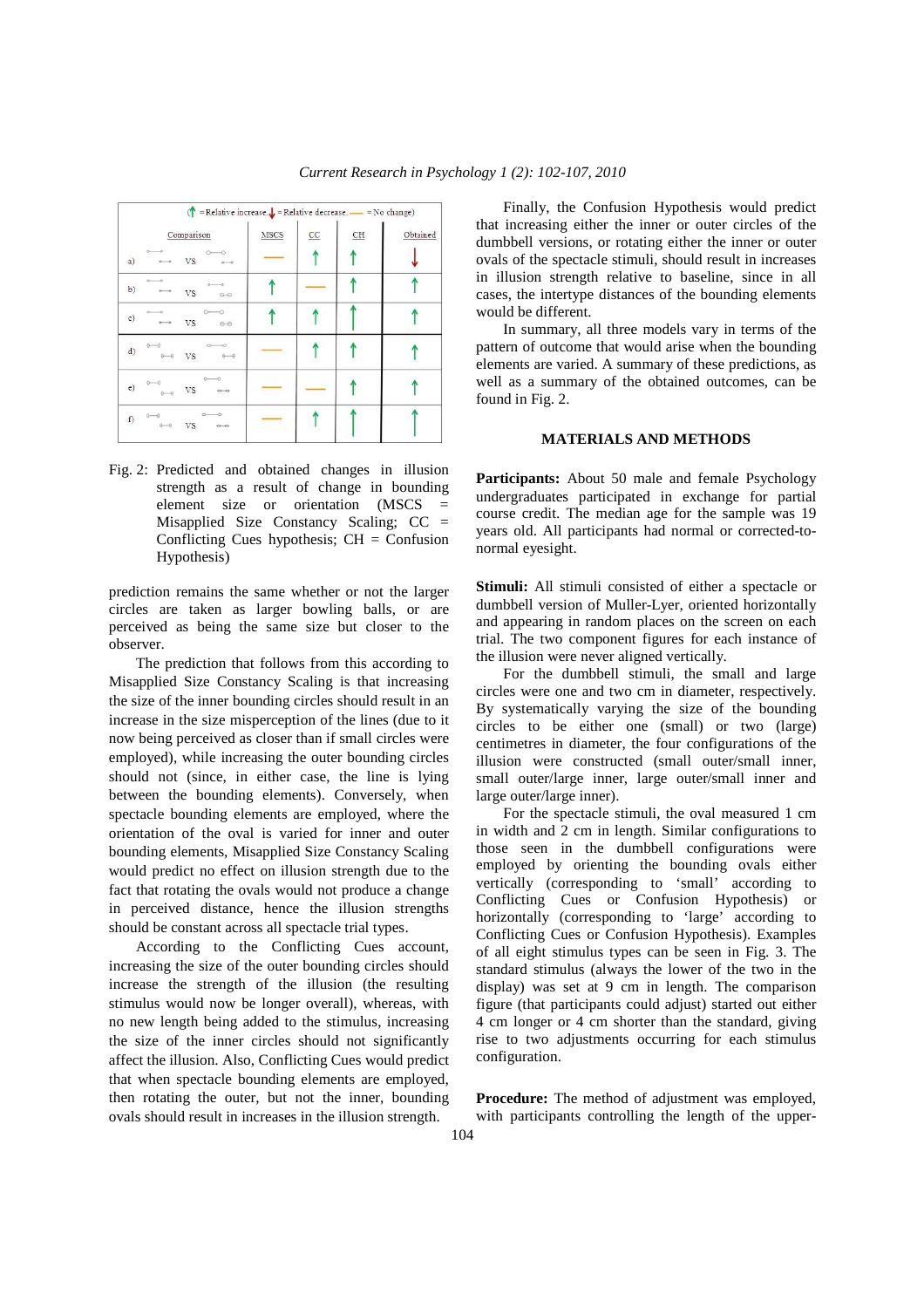most line. Participants sat approximately 57 cm away from the Samsung SyncMaster 920BM flat-screen monitor (1 cm =  $1^{\circ}$  visual angle) and were instructed not to move forward or back through the course of the study, which took approximately ten minutes to complete. Each participant received a random ordering of the stimuli for adjustment.

## **RESULTS**

 For each trial, the difference (in cm) between the upper and lower line following adjustment for each trial type and participant was computed as the measure of illusion strength (lower line length-upper line length). From these, mean PSEs consisting of the average of the two adjustments for a stimulus type were computed and formed the "mean illusion size" for the respective stimulus type used in subsequent analyses. Figure 3 displays the obtained mean illusion strengths and standard errors for each stimulus type.

 Based on the predicted outcomes depicted in Fig. 2, a set of six planned comparisons was carried out using a Bonferroni adjustment (each with a two-tailed criterion of  $p<0.008$ ), comparing the illusion size obtained for each 'baseline' stimulus to each of the other respective configurations for that stimulus type. Table 1 shows the outcome of these tests for each of the comparisons. In summary, all six obtained differences were significant at  $p<0.005$ . As can be seen from the last column in Fig. 2, relative to the baseline configuration, all but one variation on bounding element size or orientation gave rise to significant increases in illusion strength.

| -0<br>⇔                    | $\overline{\phantom{a}}$   |                            |                            |
|----------------------------|----------------------------|----------------------------|----------------------------|
| $M = 1.03$<br>$SE = 0.072$ | $M = 0.71$<br>$SE = 0.085$ | $M = 1.51$<br>$SE = 0.079$ | $M = 1.52$<br>$SE = 0.076$ |
|                            |                            |                            |                            |
| A.                         | $\rightarrow$              | -0                         |                            |
| $M = 0.78$<br>$SE = 0.093$ | $M = 1.04$<br>$SE = 0.082$ | $M = 1.18$<br>$SE = 0.087$ | $M = 1.56$<br>$SE = 0.083$ |

Fig. 3: Illusion strength Means and Standard Errors for each stimulus type

Table 1: Pairwise comparisons for each of the six contrasts found in Fig. 2

| Comparisons from Fig. 2 |          | $Sig. (2-tailed)$ |
|-------------------------|----------|-------------------|
| a)                      | $-3.281$ | 0.002             |
| b)                      | 6.505    | < 0.001           |
| $\mathbf{c}$            | 5.775    | < 0.001           |
| d)                      | 3.036    | 0.004             |
| e)                      | 4.134    | < 0.001           |
|                         | 7.749    | < 0.001           |

The sole exception, in which the outer bounding elements for the dumbbell stimuli were increased in size, resulted in an unexpected significant decrease in illusion strength.

### **DISCUSSION**

 None of the models by themselves is able to fully account for the results obtained in this study. First, for the most part, the data were not supportive of Misapplied Size Constancy Scaling. Re-orienting the bounding ovals of the spectacle stimuli should not have given rise to any change in perceived distance from the observer and Misapplied Size Constancy Scaling correspondingly would predict that this manipulation should not result in any change in illusion strengths. Second, Conflicting Cues theory failed to predict the robust increase in illusion strength when the inner bounding elements of the dumbbell configuration were increased in size. Finally, although the predictions made by Confusion Hypothesis conformed most closely to the obtained pattern of change in illusion strengths, it was still the case that increasing the size of the outer dumbbell elements gave rise to a significant decrease in illusion strength, rather than the predicted increase. In fact, this anomalous result would not be predicted by any account for Muller-Lyer that is based on the outward inducing elements contributing to an overestimate of the line length, such as Ginsberg (1986) spatial filter theory, Festinger *et al*. (1968) visual scanning-time hypothesis, or Gilster and Kuhtz-Buschbeck (2010) center of gravity notion.

 It would appear, then, that the pattern of results is due to a combination of several mechanisms operating simultaneously, that may have varied between spectacle and dumbbell configurations. First, for the dumbbell stimuli, the act of increasing the bounding elements may have resulted in those circles no longer being perceived as "part of" the entire stimulus and instead were seen as separate entities to the line. Such effects have been previously reported (Fellows, 1967; Restle and Decker, 1977), however the size of the bounding elements required for such an effect to occur usually extend well beyond those used here. It is possible, though, that the perceptual detachment point is less extreme when circles are used as bounding elements as opposed to when the more common fin configurations are employed. This would result in Confusion Hypothesis predicting a slight drop in illusion strength relative to the baseline for either the outer or inner (or both) bounding elements were increased for the dumbbell stimuli, because the larger circles would no longer be perceptually integrated with the lines.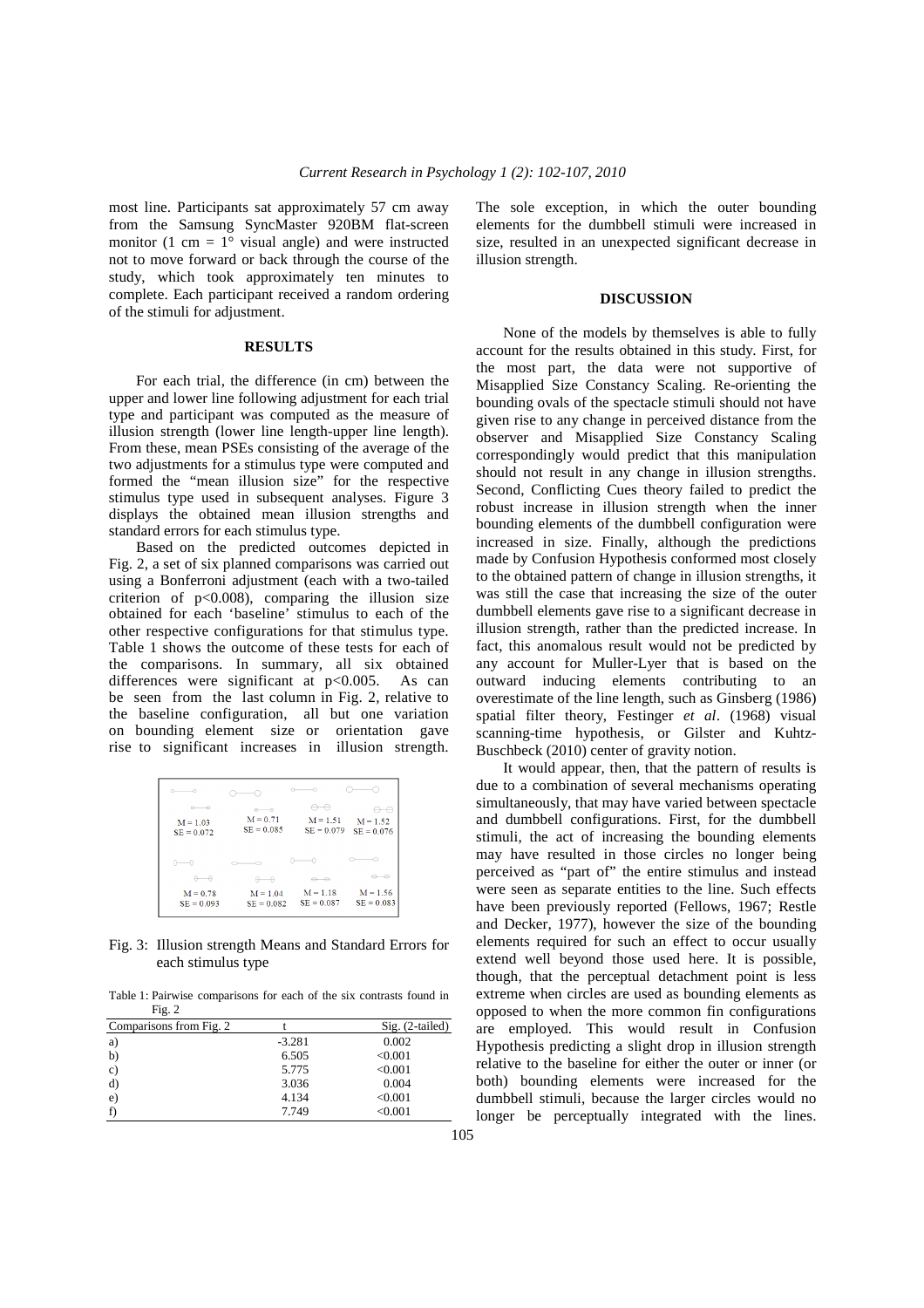Unfortunately, though there was a significant drop in illusion strength when increasing the size of the outer dumbbells, there was a corresponding significant increase in illusion strength when the size of the inner bounding dumbbells were increased, contrary to Confusion Hypothesis' modified prediction. In other words, if this perceptual segregation of shaft and bounding elements for the dumbbell stimuli is taking place, there must be some other mechanism playing a role besides that specified by Confusion Hypothesis or Conflicting Cues, to fully account for the obtained pattern.

#### **CONCLUSION**

 Interestingly, this perceptual detachment of bounding elements from the line would still allow Misapplied Size Constancy Scaling to function, because the distance cues provided by those elements do not require they be perceived as being part of a single integrated whole stimulus. Additionally, decreases in illusion strength when the outer bounding dumbbells increased might be accounted for by something akin to the Ebbinghaus illusion (Roberts *et al*., 2005) such that the larger bounding elements might perceptually shrink the size of the line they bound (Nemati, 2009). Note, however, that an explanation based solely on the Ebbinghaus illusion cannot entirely account for the obtained data from the dumbbell stimuli, since it does not offer any explanation for the illusion occurring in the baseline condition, nor does it predict that the illusion size should be different when both inner and outer bounding elements are increased. In other words, for the dumbbell stimuli, Misapplied Size Constancy Scaling and the Ebbinghaus illusion combined could account for the obtained pattern of results. Such a possibility is not so far-fetched, given that there is no reason to rule out the possibility that more than one mechanism may be contributing to the illusion.

 The spectacle stimuli did not activate any overt depth cues, so Misapplied Size Constancy Scaling would not predict any change in illusion strength, however the 'thinner' bounding spectacles when made "large" (when the oval was horizontal) may still have been perceptually integrated with the line, allowing the sort of mechanism proposed by Confusion Hypothesis to remain active, resulting in the pattern of change obtained.

 Given the difficulty researchers have had trying to develop a single model to fully account for the illusion in all its incarnations, it appears likely that more than one mechanism is responsible for it and what mechanisms are operating depend to a great extent on

the specific configuration (haptic, dot, traditional) of Muller-Lyer employed in the study. If dot or haptic stimuli are employed, it rules out a Misapplied Size Constancy Scaling mechanism operating to produce illusions for those, but not necessarily all, versions of Muller Lyer. Likewise, the existence of the illusion under such a wide variety of conditions virtually precludes the notion of a single mechanism governing all of them, given the wide range of stimuli and sensory modalities within which it appears. Researchers, therefore, might be wise to entertain the possibility that there are multiple means of producing what appears on the surface to be a single illusion, instead of continuing to pursue a Grand Unifying Theory for Muller-Lyer in all its various disguises.

### **REFERENCES**

- Bulatov, A., A. Bertulis and L. Mickiene, 1997. Geometrical illusions: Study and modelling. Biol. Cyber, 77: 395-406. PMID: 9433754
- Day, R.H., 1989. Natural and artificial cues, perceptual compromise and the basis of veridical and illusory perception. In: Human Information Processing: Measures,Mechanisms and Models. Vickers, D. and P.L. Smith (Eds.). North Holland, California, pp: 107-129, ISBN-10: 044488520X
- Delucia, P.R. and J. Hochberg, 1991. Geometrical illusions in solid objects under ordinary viewing conditions. Attention Perception Psychophys., 50: 547-554. DOI: 10.3758/BF03207539
- Fellows, B.J., 1967. Reversal of the Muller-Lyer illusion with changes in the length of the inter-fins line. Q. J. Exp. Psychol., 19: 208-214. DOI: 10.1080/14640746708400094
- Festinger, L., C.W. White and M.R. Allyn, 1968. Eye movements and decrement in the Muller-Lyer illusion. Perception Psychophys., 3: 376-382.
- Findlay, J.M., 1982. Global visual processing for saccadic eye movements. Vision Res., 22: 1033-1045. DOI: 10.1016/0042-6989(82)90040-2
- Gilster, R. and J.P. Kuhtz-Buschbeck., 2010. The Muller-Lyer illusion: Investigation of a center of gravity effect on the amplitudes of saccades. J. Vision, 10: 1-13. DOI: 10.1167/10.1.11
- Ginsberg, A.P., 1986. Spatial Filtering and Visual form Perception. In: Handbook of Perception and Human Performance, Boff, K.R., L. Kaufman and J.P. Thomas (Eds.). Wiley, New York, ISBN-10: 0471850616, pp: 34-41.
- Goldstein, E.B., 2009. Sensation and Perception. 8th Edn., Wadsworth Publishing, USA., ISBN-10: 0495601497, pp: 459.